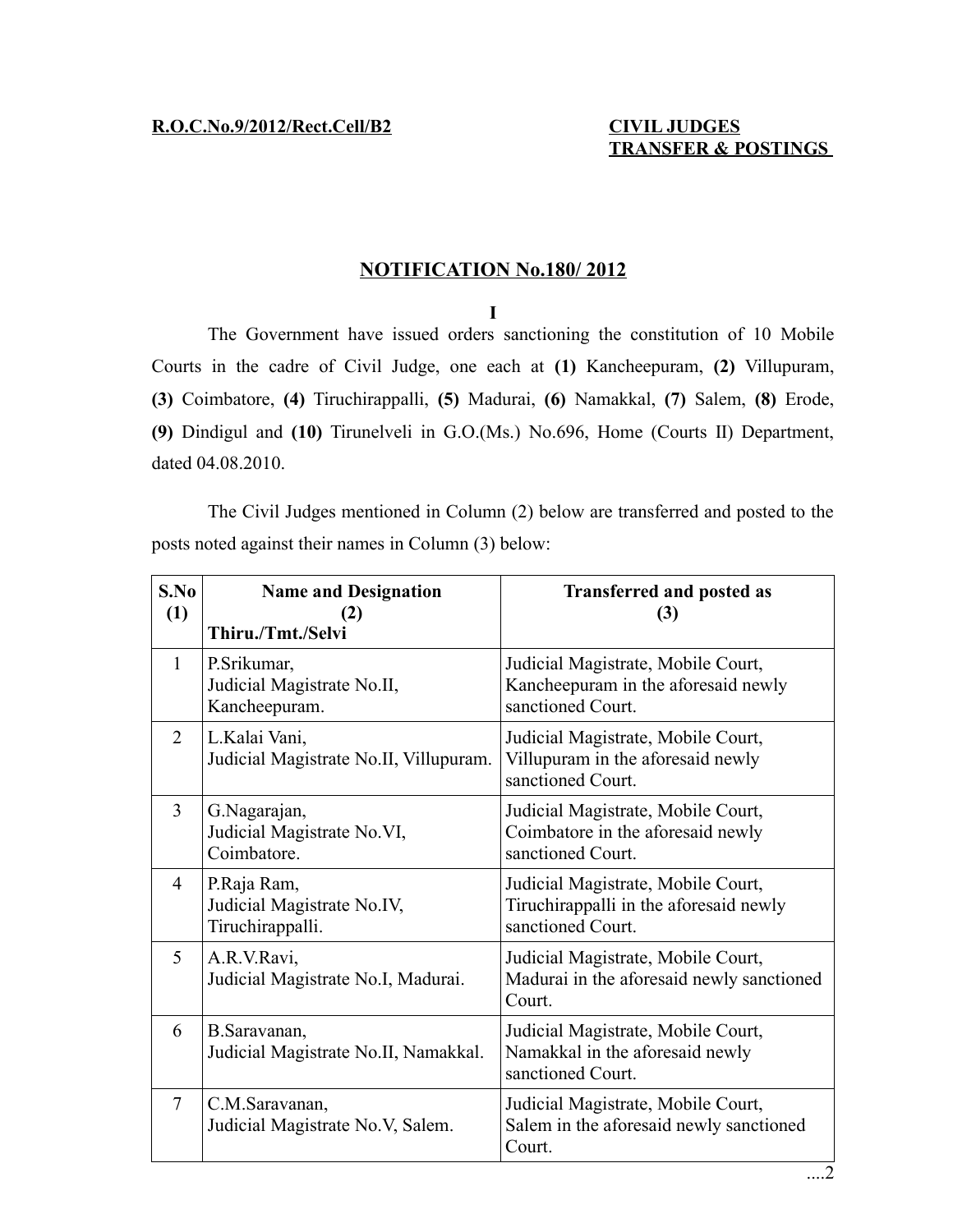| S.No<br>(1) | <b>Name and Designation</b><br>2)<br>Thiru./Tmt./Selvi        | <b>Transferred and posted as</b><br>(3)                                                       |
|-------------|---------------------------------------------------------------|-----------------------------------------------------------------------------------------------|
| 8           | A.Karnan,<br><b>I Additional District Munsif, Erode.</b>      | Judicial Magistrate, Mobile Court,<br>Erode in the aforesaid newly sanctioned<br>Court.       |
| 9           | A.P.Latha,<br>Judicial Magistrate No.II, Dindigul.            | Judicial Magistrate, Mobile Court,<br>Dindigul in the aforesaid newly sanctioned<br>Court.    |
| 10          | J. Venkatesan,<br>Judicial Magistrate No.III,<br>Tirunelveli. | Judicial Magistrate, Mobile Court,<br>Tirunelveli in the aforesaid newly<br>sanctioned Court. |

## **II**

The Civil Judges mentioned in Column (2) below are transferred and posted to the posts noted against their names in Column (3) below:

| S.No<br>(1)    | <b>Name and Designation</b><br>(2)<br>Thiru./Tmt./Selvi                                                                 | <b>Transferred and posted as</b><br>(3)                                   |
|----------------|-------------------------------------------------------------------------------------------------------------------------|---------------------------------------------------------------------------|
| $\mathbf{1}$   | P.Vidhya,<br>District Munsif, Madurantagam.                                                                             | Judicial Magistrate, Alandur in the existing<br>vacancy.                  |
| $\overline{2}$ | S.T.Lakshmi Ramesh,<br>Metropolitan Magistrate,<br><b>Fast Track Court at Magisterial</b><br>Level-II, Egmore, Chennai. | XII Metropolitan Magistrate, Egmore,<br>Chennai in the existing vacancy.  |
| 3              | S.Muthukumaravel,<br>District Munsif, Madurai Tk.,<br>Madurai.                                                          | District Munsif, Tirumangalam in the<br>existing vacancy.                 |
| $\overline{4}$ | L.Abraham Lincoln,<br>Judicial Magistrate,<br><b>Fast Track Court at Magisterial</b><br>Level, Tiruppur.                | XIV Metropolitan Magistrate, Egmore,<br>Chennai in the existing vacancy.  |
| 5              | K.Kanya Devi,<br>I Additional District Munsif, Salem.                                                                   | Principal District Munsif, Salem in the<br>existing vacancy.              |
| 6              | V. Sree Vidya,<br>II Additional District Munsif, Salem.                                                                 | I Additional District Munsif, Salem vice<br>Ms.K.Kanya Devi, transferred. |
| $\tau$         | T.P.Vadivelu,<br>II Additional District Munsif,<br>Tiruchirappalli.                                                     | Principal District Munsif, Tiruchirappalli<br>in the existing vacancy.    |
|                |                                                                                                                         |                                                                           |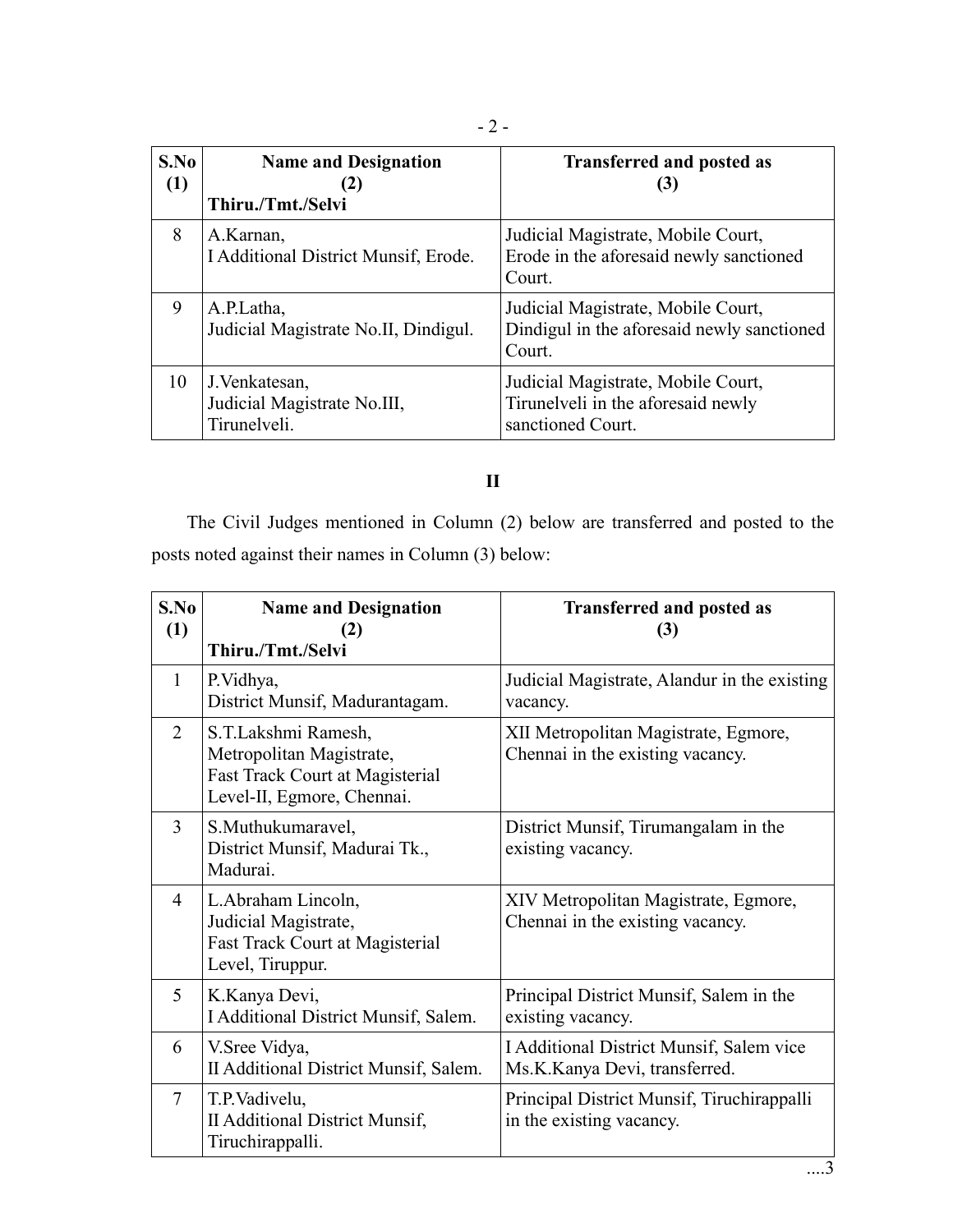| S.No<br>(1) | <b>Name and Designation</b><br>(2)<br>Thiru./Tmt./Selvi                                   | <b>Transferred and posted as</b><br>(3)                                          |
|-------------|-------------------------------------------------------------------------------------------|----------------------------------------------------------------------------------|
| 8           | M.Sivasakthi,<br>III Additional District Munsif,<br>Tiruchirappalli.                      | <b>I</b> Additional District Munsif,<br>Tiruchirappalli in the existing vacancy. |
| 9           | A.Muralikrishna Anandan,<br>II Additional District Munsif, Erode.                         | Principal District Munsif, Erode in the<br>existing vacancy.                     |
| 10          | S.Mohanambal,<br>Judicial Magistrate, Fast Track Court<br>at Magisterial Level-II, Erode. | I Additional District Munsif, Erode vice<br>Thiru A.Karnan, transferred.         |
| 11          | R.Rajkumar,<br>Judicial Magistrate, Ariyalur.                                             | Principal District Munsif, Ariyalur in the<br>existing vacancy.                  |
| 12          | B.Mohan,<br>Judicial Magistrate No.I, Karur.                                              | Principal District Munsif, Karur in the<br>existing vacancy.                     |
| 13          | S.Chandrasekaran,<br><b>Additional District Munsif,</b><br>Namakkal                       | Principal District Munsif, Namakkal in the<br>existing vacancy.                  |

### HIGH COURT, MADRAS. Sd/- G.CHOCKALINGAM, DATED:29.10.2012. REGISTRAR GENERAL.

## **To**

- 1. The Officers concerned.
- 2. The Offices of the Officers concerned.
- 3. The Judicial Magistrate, Alandur.
- 4. The XII / XIV Metropolitan Magistrate, Egmore, Chennai.
- 5. The District Munsif, Tirumangalam.
- 6. The Principal District Munsif, Salem / Tiruchirappalli / Erode / Ariyalur / Karur / Namakkal.
- 7. The I Additional District Munsif, Tiruchirappalli.
- 8. The Principal District Judges / District Judges, Kancheepuram @ Chengalpattu / Villupuram / Coimbatore / Tiruchirappalli / Madurai / Namakkal / Salem / Erode / Dindigul / Tirunelveli / Tiruppur / Ariyalur / Karur.
- 9. The Chief Metropolitan Magistrate, Egmore, Chennai.
- 10.The Chief Judicial Magistrates, Chengalpattu / Villupuram / Coimbatore / Tiruchirappalli / Madurai / Namakkal / Salem / Erode / Dindigul / Tirunelveli / Tiruppur/ Karur.